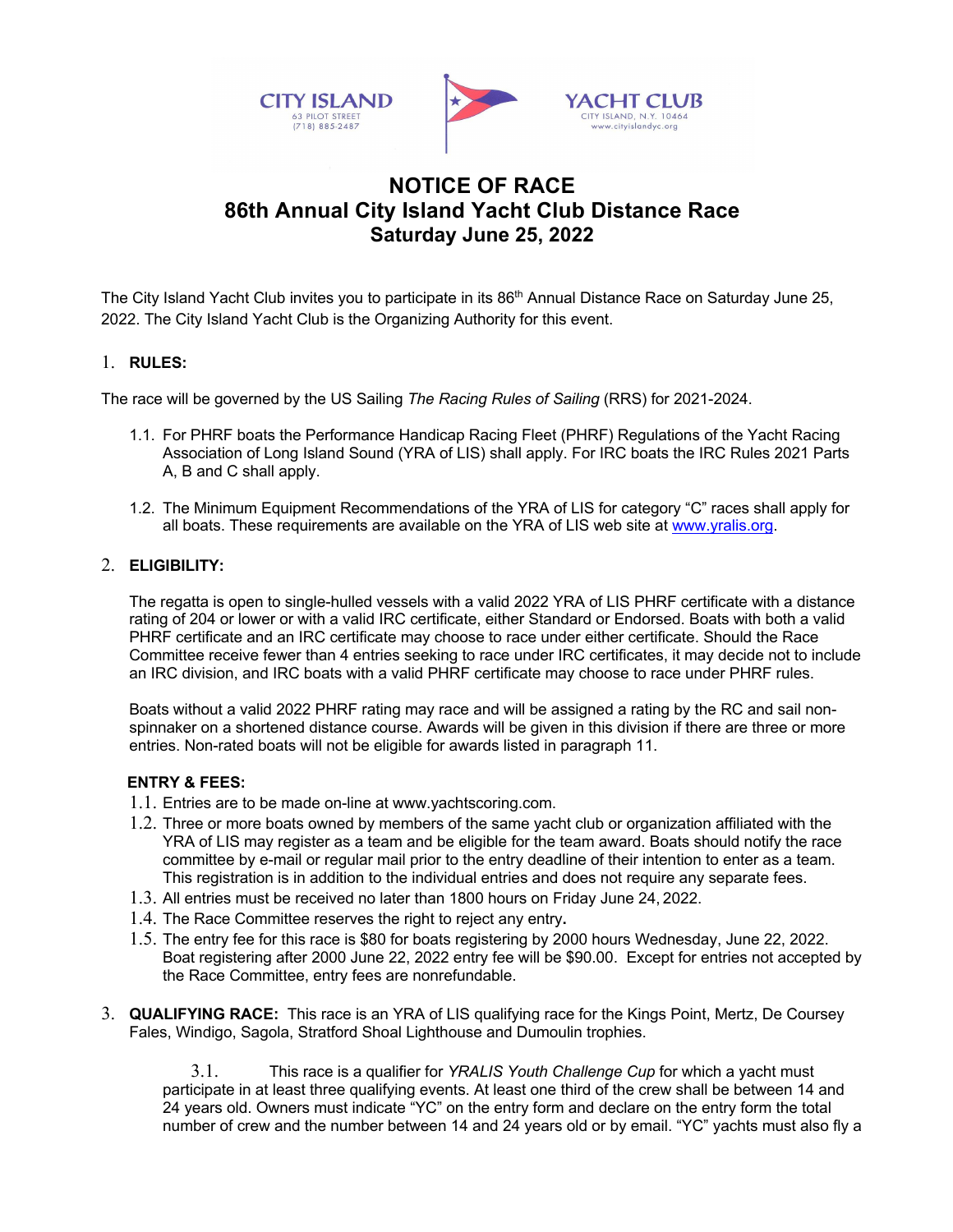



www.citvislandvc.org

code flag "Juliet" from the backstay. Details on scoring and a list of qualifying events can be found on the YRALIS web site.

- 4. **SCHEDULE**: The first signal for the start will be made at 1000 hours ON Saturday, June 25, 2022. Any boat not finishing by 0800 hours on Sunday, June 26, 2022 shall be scored DNF.
- 5. **SAILING INSTRUCTIONS:** The Sailing Instructions and division assignments will be posted at City Island YC and on the Yacht Scoring web site no later than 2000 hours on Friday June 23, 2022. A limited number of copies of the race instructions and scratch sheets will also be available at CIYC or from the committee boat on race day.
- 6. **VENUE:** The start and finish area will be in the vicinity of City Island Lighted Buoy #2 (*Big Tom*) in Eastchester Bay.
- 7. **COURSES:** Course "A" is to Stratford Shoal Light, round R "2" and back to the finish (70 nm RT). Course "B" is to R28 "C" Cable and Anchor Reef and back to the finish (40 nm RT). Turning marks shall be left to port.

7.1. A non-spinnaker division will sail either to Course "B" - to R "28C" Cable and Anchor Reef and back to the finish. OR Course "C", to R 32A, mid-Sound bell between Stamford and Oyster Bay (26 nm RT).

- 8. **SCORING:** Scoring for PHRF divisions will be calculated using the Time on Distance method. Scoring for the IRC division(s) will be scored using the IRC Time Correction Factor
- 2. **PROTESTS:** A Protest Committee appointed by the Organizing Authority will decide protests. Protest hearings will be held at the City Island Yacht Club as soon as practicable after the finish. Protest procedure is described in the SAILING INSTRUCTIONS.
- 9. **PRIZES**: Results will be posted at the City Island Club and also on the web site Yacht Scoring. All awards will be presented at the City Island Yacht Club Awards Brunch in November, 2022. The following prizes will be awarded:

A. The CHARLES "BUSTER" ULMER trophy will be awarded to the first boat to finish the Stratford Shoal course A.

B. The H.S. SAYERS trophy will be awarded to the first boat to finish the Cable and Anchor course B.

C. The COMMODORE CAFFERTY STRATFORD SHOAL perpetual trophy will be awarded to the boat with the best corrected time sailing the Stratford Shoal course A.

D. The LATONKA, ROBERT P. MILLER JR. memorial trophy will be awarded to the boat with the best corrected time in a spinnaker division sailing the Cable and Anchor Reef course B.

E. The TIGER trophy will be awarded to the boat with the best corrected time in a non-spinnaker division sailing the Cable and Anchor Reef course B.

F. The WALTER SULLIVAN memorial trophy will be awarded to the team with the best finish.<br>G. DIVISION TROPHIES: First place trophies will be awarded in each division. Second place

DIVISION TROPHIES: First place trophies will be awarded in each division. Second place trophies will be awarded if there are more than four entries, and third place trophies will be awarded if there are more than 7 entries.

**RADIO AND OTHER COMMUNICATIONS:** Each boat shall carry a VHF radio capable of transmitting and receiving on Channel 72. The Race Committee will endeavor to make courtesy announcements before and during the starting sequence on VHF Channel 72. All boats are required to monitor this Channel prior to and during the start. All Boats please notify the RC by **TEXT @ 914-260-4108** when rounding the distance mark and also when abeam of Execution Rocks on the homeward leg.